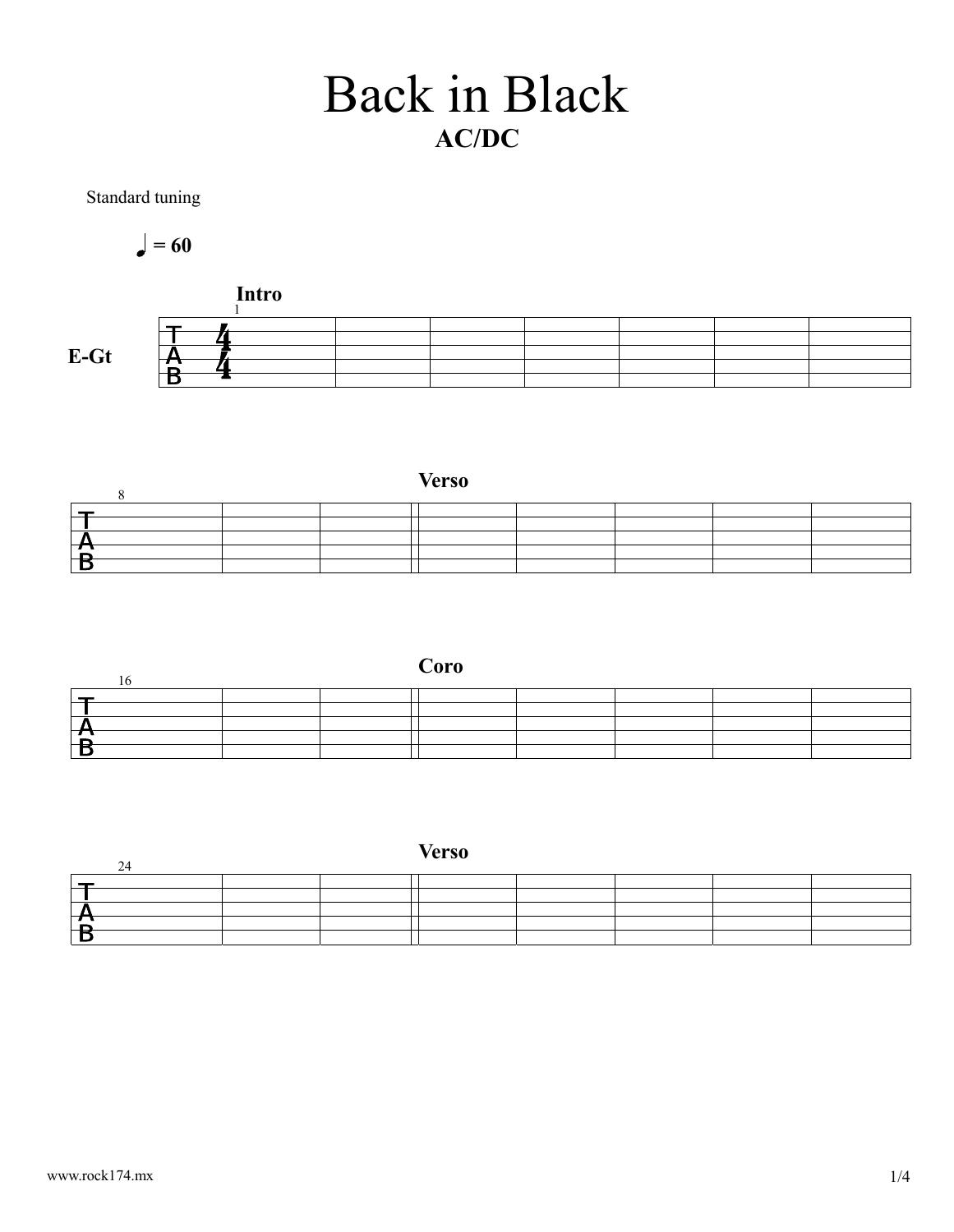## Back in Black by AC/DC









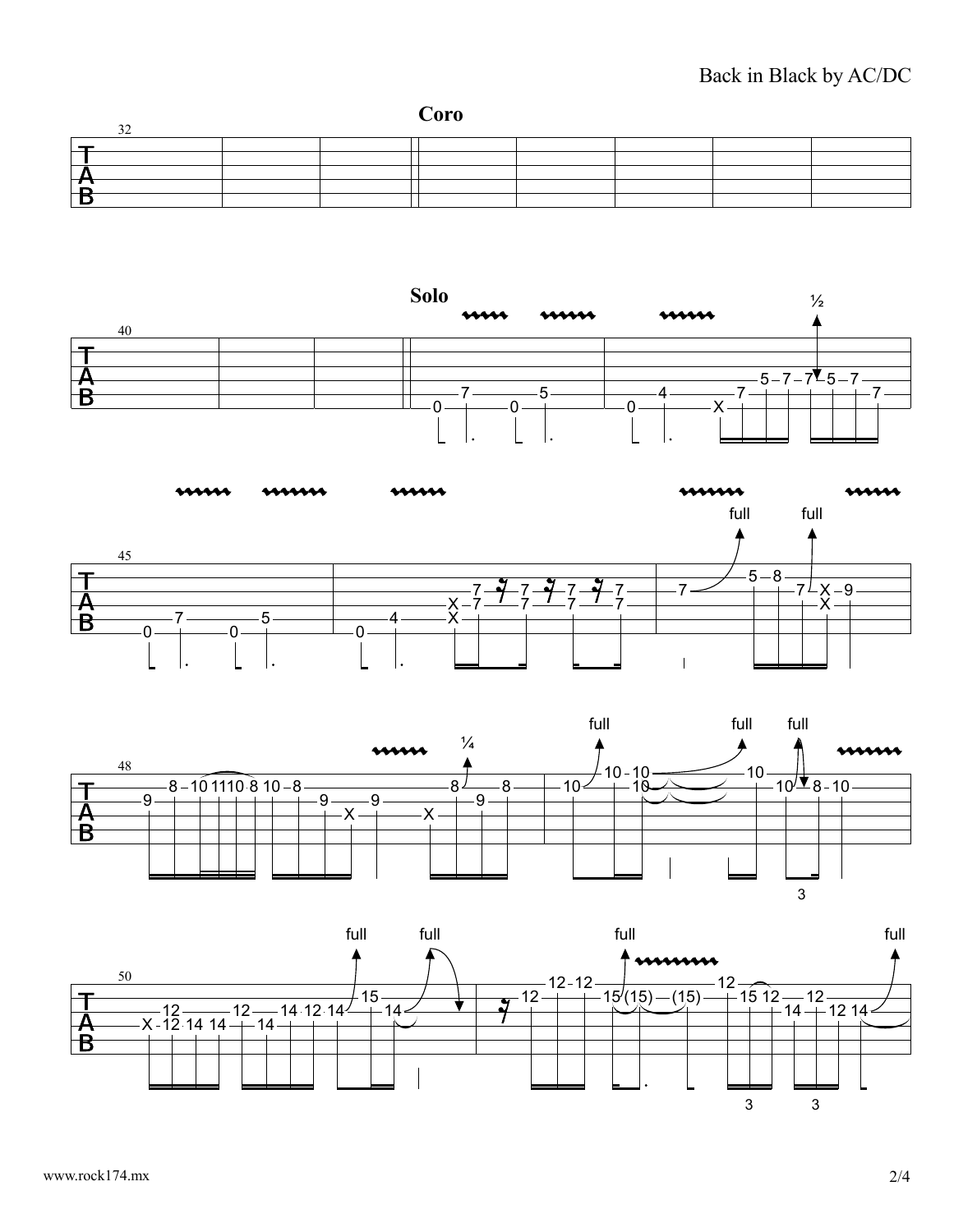Back in Black by AC/DC







 $0 \longrightarrow 0 - (0) \longrightarrow 0$ 

 $\begin{array}{ccc} 0 & \longrightarrow & \searrow' \end{array}$  $7 - 9 - (9)$  7

 $\frac{55}{2}$  0 — 0

 $\mathsf B$ 

 $9 - + + - -$ 



(7)